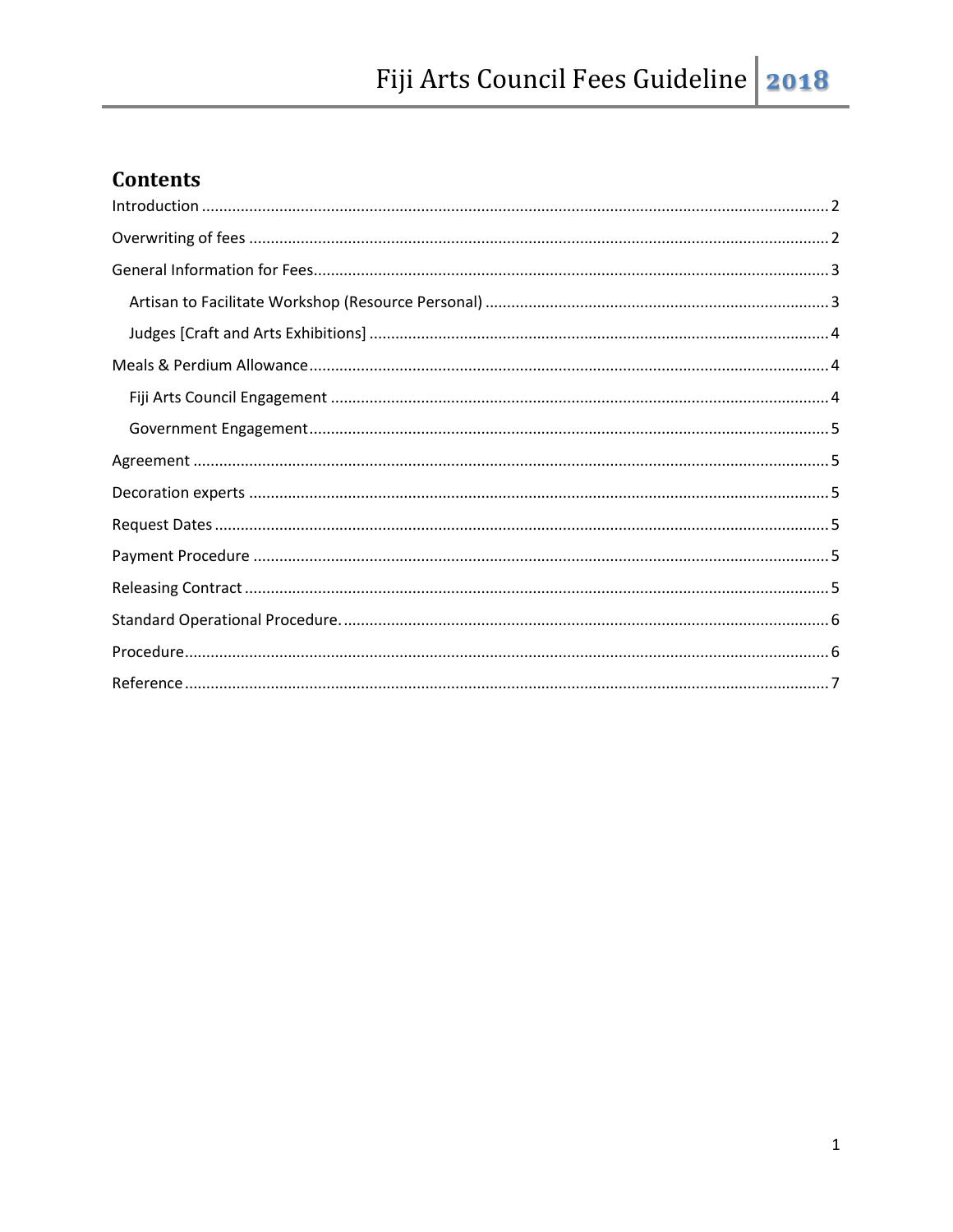#### <span id="page-1-0"></span>**Introduction**

In Fiji visual artists/craft/design practitioners are rarely covered by formal wage setting instruments such as awards because they are generally not classified as a formal employment. This is because of the absence of legally-binding minimum pay rates set by the Government, community standards as to what constitutes fair and reasonable pay have not evolved for practitioners in the same way as for many other sectors. Practitioners, and employers and buyers of their work, are also often poorly informed about what practitioners do and should earn.

Most practitioners therefore struggle to generate sufficient income from their art, and that same sense it is hard for the Culture and Arts Sector in Fiji to give a right remuneration the artisans that recognizes the value of the vast knowledge and the arts produce in the sector. Since this is a reality. Fiji Arts Council is also a subject of this fact as it is the organization that oversees the preserving, revitalizing and promoting of all arts forms in Fiji.

Infect, the council has been allocating fees to some of its activities and artifacts requested to be used outside of the office. This guideline is made to articulate fees to be paid towards the service of the council and also when artifacts are requested and staffs of the council are invited to take part in decoration during and event. It also outlines schedules of payment and the rates for which it service is required. This includes the hiring of practitioners, decoration, used of artifacts and other services provided by the Fiji Arts Council.

All of the fees in this guideline should be reviewed every three years and the review should be in line with the increase of request and the wider recognition of the Culture and Arts sector.

# <span id="page-1-1"></span>**Overwriting of fees**

Only the director of the Fiji Arts Council or the Board has the right to overwrite fees stated in this guideline.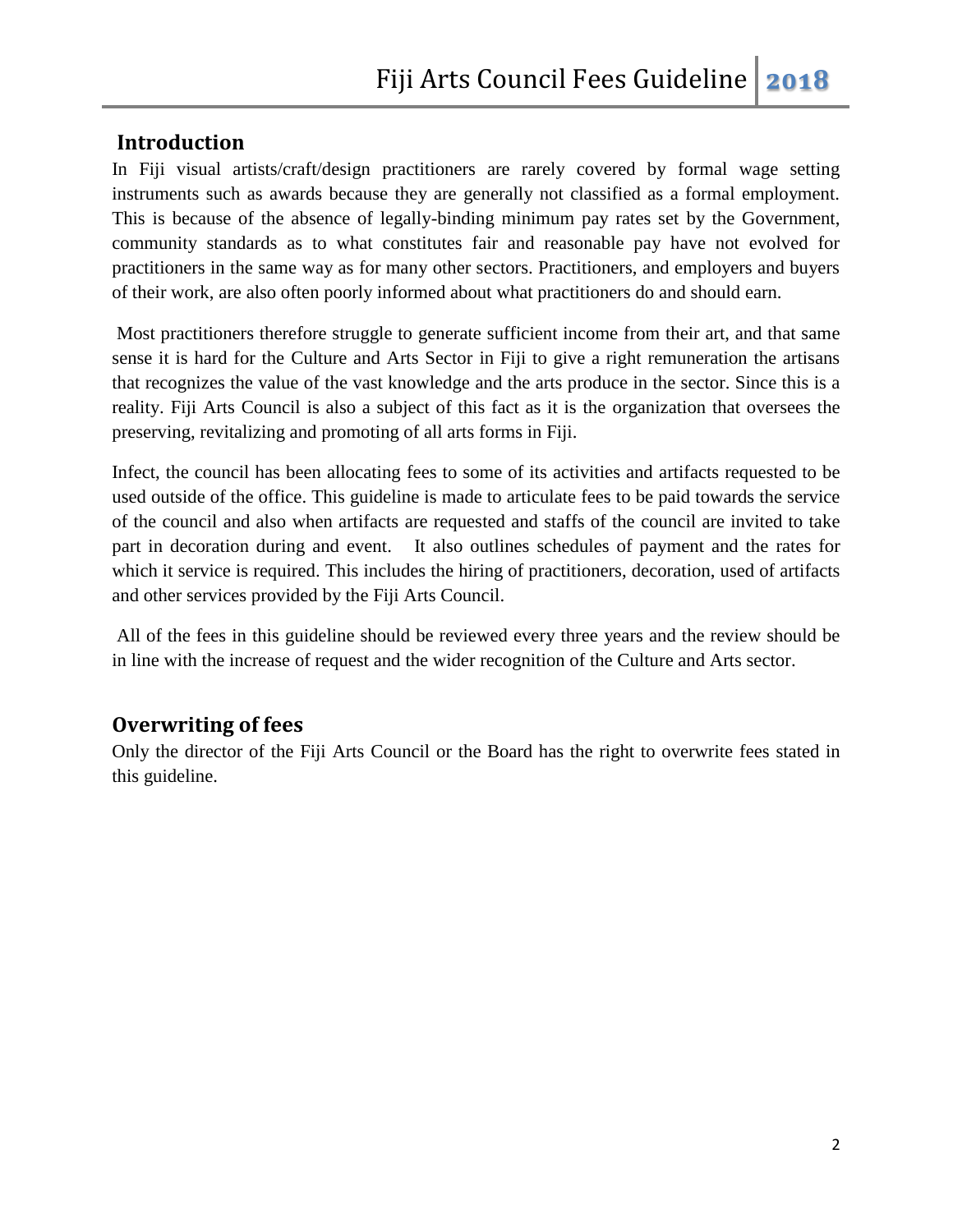# <span id="page-2-0"></span>**General Information for Fees**

Arts in Fiji is not just a piece of arts it encompass value, respect, efforts and most importantly the unique knowledge practiced performed and created of artisans to show what and how they view things artistically.

There is a wide range of service and activity that the Fiji Arts Council can provide to uphold the preservation, revitalization and promotion of all arts form in Fiji. Therefore this guideline is made to articulate fees of what services is being provided.

| <b>SERVICE.</b>                                                | <b>Requesting</b><br>Method.          | <b>Local Fees</b>                                                                | <b>Overseas Fees</b>                                | Payable to        |
|----------------------------------------------------------------|---------------------------------------|----------------------------------------------------------------------------------|-----------------------------------------------------|-------------------|
|                                                                |                                       |                                                                                  |                                                     |                   |
| Artisan to<br>Facilitate<br>Workshop<br>(Resource<br>Personal) | Formal request in<br>writing          | \$200 per day<br>+subsistence allowance of<br>\$30 per day and \$12 per<br>meals | $$200.00+$<br>subsistence<br>allowance and<br>meals | practioners       |
| Decoration experts                                             | Formal request in<br>writing or email | \$500 per event locally                                                          | \$800 overseas                                      | Fiji Arts Council |
| Judges [craft and<br>Art exhibitions ]                         | Formal request in<br>writing          | Art exhibition - \$200<br>Craft Exhibition $- $100$<br>Per event                 |                                                     | judges            |
| Artifacts                                                      | Formal request in<br>writing or email | \$150 traditional<br>\$100 contemporary per<br>event                             | \$300<br>\$200                                      | Fiji Arts Council |
| <b>Fabric Materials</b>                                        | Formal request in<br>writing or email | \$15 per material                                                                | \$50                                                | Fiji Arts Council |
| Tables                                                         | Formal request in<br>writing or email | \$20 per table                                                                   | \$50                                                | Fiji Arts Council |
| Chairs                                                         | Formal request in<br>writing or email | \$5 per chair                                                                    | \$20                                                | Fiji Arts Council |
| <b>Exhibition</b> boards                                       | Formal request in<br>writing or email | \$15 per board                                                                   | \$25per board                                       | Fiji Arts Council |

# <span id="page-2-1"></span>**Artisan to Facilitate Workshop (Resource Personal)**

It is a vital to understand that to be an artist is not an easy task. To become an artisan a person needs to acquire the right knowledge through the interconnectedness of space and time. This is not attainable through formal education. To be an artist someone needs to have patients, respect value and most importantly be committed. Theoretically, when someone becomes a producer of anything that is categorized as an art, he or she will be classified to be an IP owner of the master piece of his production.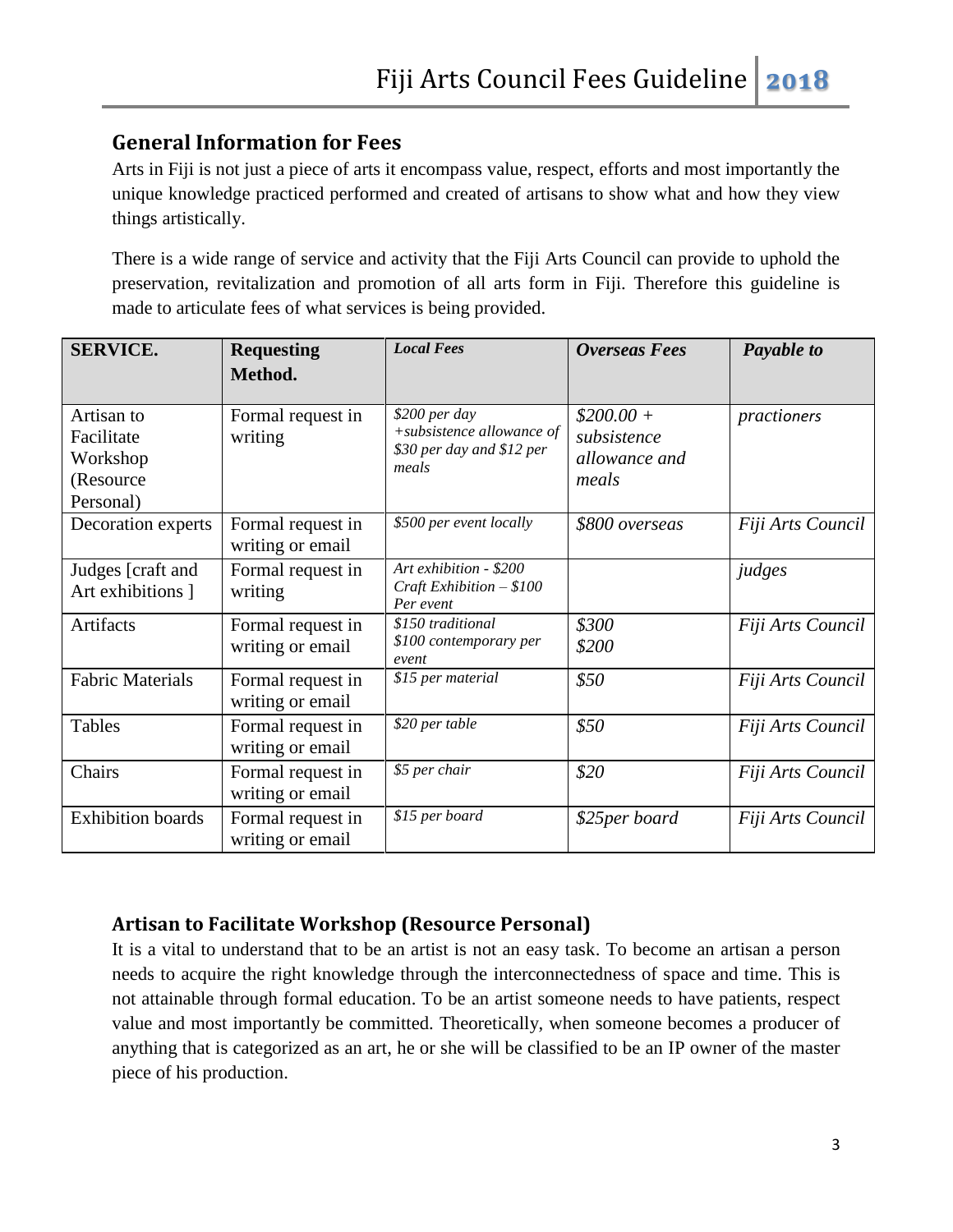This does not include those pieces of arts that are categorized as the *iyau ni vanua*<sup>1</sup>. Owners of the *iyau ni vanua* IP is the vanua. Therefore they are to respected and valued at all time when showcased or exhibited.

Subsequently, arts in Fiji whether in contemporary or traditional form cannot be valued due to its immeasurable significance and the historic and epistemological explanation behind it.

Artisans who are registered under the Fiji Arts Council data base are the once that are to be paid with the fees stated in this guideline. The amount in this guideline is the minimum fees that a registered artisan is to be paid during their participation. It does not stop other organizations from paying them more.

# <span id="page-3-0"></span>**Judges [Craft and Arts Exhibitions]**

As mention above, to become an artist someone needs to have the patients, respect value and most importantly to be committed. One needs to accommodate time and space to observe and acquire the right knowledge to enable him/her practices it rightfully. Therefore it is vital to select the right person to judge craft and arts during exhibition.

Judges need to be an expert by practice and not by theory. Subsequently, before judging they should be notified 2 to 3 weeks before the exhibition for them to do some research on categories they are going to judge. This is to allow them to do a fare and transparent decision that will be acknowledged by the competing artisans.

In judging craft during an exhibition, each judge should be paid with an honorarium allowance of \$100 for their participation. While those judges of the arts exhibition are to be paid with an honorarium allowance of \$200 on their participation.

# <span id="page-3-1"></span>**Meals & Perdium Allowance**

# <span id="page-3-2"></span>**Fiji Arts Council Engagement**

 $\overline{\phantom{a}}$ 

Artisan representing Fiji Arts Council to any community engagement concerning works of the Council for more than a day will be entitled for meals allowance of \$12 per meals and a subsistence allowance of \$30 a day. If they are going to be accommodated in a hotel billing the Fiji Arts Council then they will be only entitle for meals allowance. This also applies during the Community based workshops where they will be only entitle for meals during their travel to and forth with the subsistence allowance as they will be catered together with the participant during the duration of the workshop.

 $<sup>1</sup>$  Pieces of arts that are traditionally owned by a vanua, it has a unique significant traditional identification of the</sup> vanua.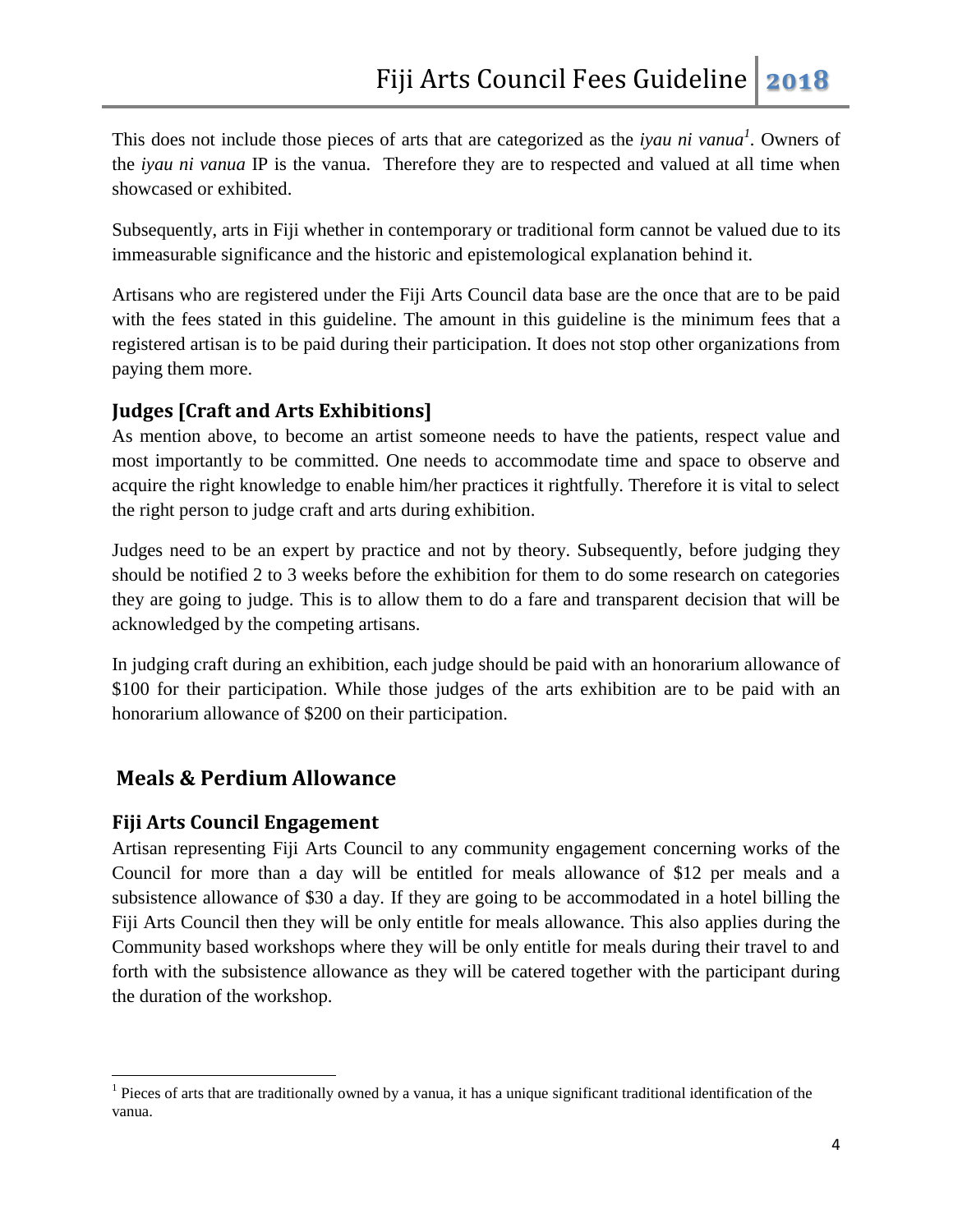#### <span id="page-4-0"></span>**Government Engagement**

For all Government engagement, government Department and Ministries should finance Fiji Arts Council staff and registered artisans following the amount of meals and subsistence allowance stated under the Fiji Government allowance rate.

#### <span id="page-4-1"></span>**Agreement**

It is vital that artisans representing the Fiji Arts Council to any community engagement to sign an agreement with the Council before he/she depart. The agreement should consist the following:

- i. Deliver to his/her best.
- ii. Achieve the objective of the workshop
- iii. Committed.

#### <span id="page-4-2"></span>**Decoration experts**

This is another field of arts that experts do not really have to go through formal education. One needs to be creative, skillful and have the patient of discovering new thing in arts will be a good artist expedite his/her skill in decoration. Decorating experience is a bonus as experts will always learn from past decoration arrangement and also observe and put new initiatives into practice.

# <span id="page-4-3"></span>**Request Dates**

Any request for the use of any service provided by the council should be made one week prior to the actual date of when the service is to be made. This is to give the responsible staff adequate time to prepare and put required equipment together for the event. For those request that comes in within 24 hour before the event, the requesters will have to pay a fee of *\$20* …..per day from the one day of which they should have made their request to the Fiji Arts Council.

#### <span id="page-4-4"></span>**Payment Procedure**

For cash payments, half fees should be paid to the Fiji Arts Council before the item is released or the service is made. The other half payment should be made within two days after the event of which the item or the FAC service is made. For the cheque payment, full payment to be made before the item is released or the service is made.

# <span id="page-4-5"></span>**Releasing Contract**

Fiji Arts Council should prepare and sign a contract with who the item or the service is to be made. The contract should have the following conditions;

i. They will have the full responsibility of the item used until they return.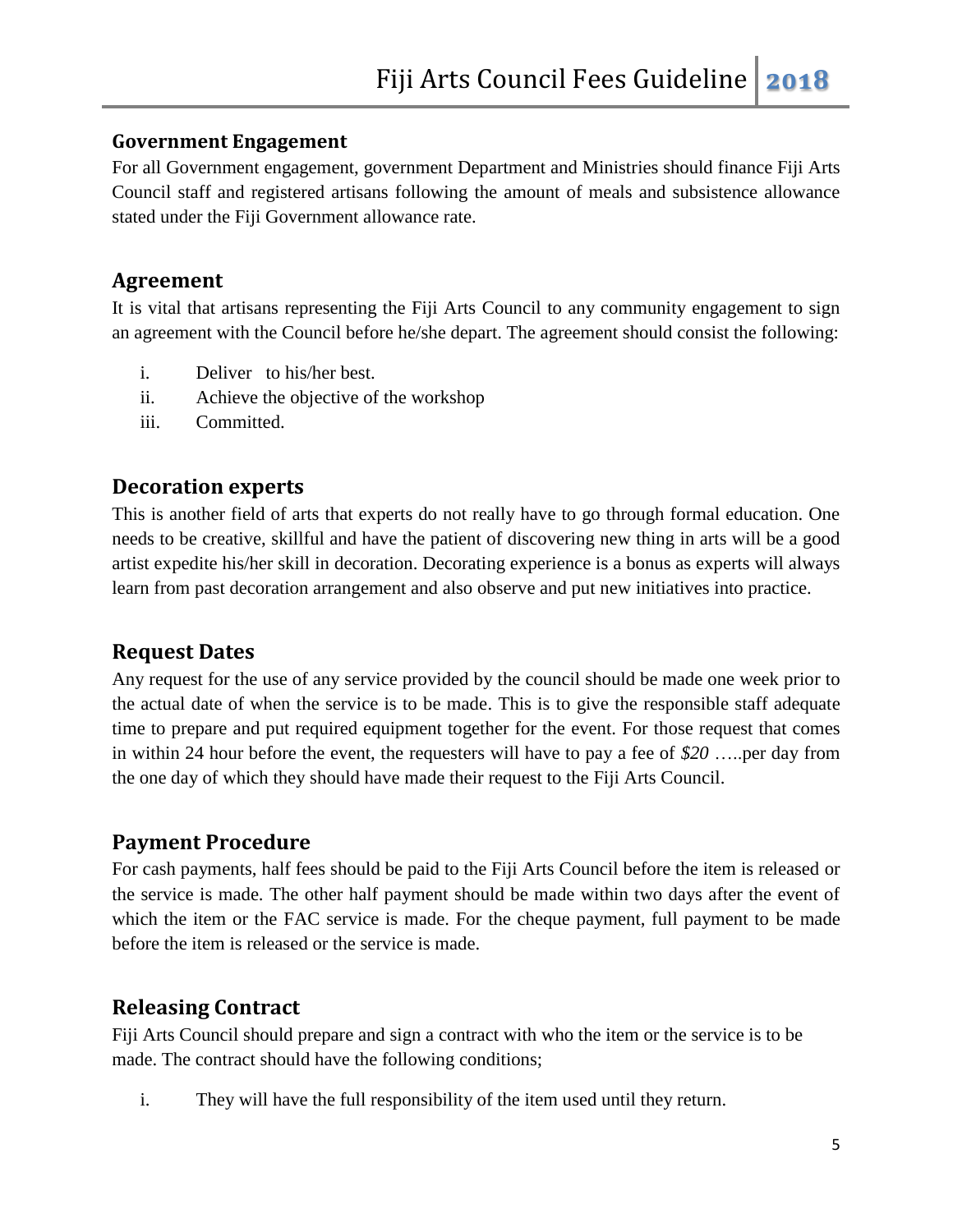- ii. Number of dates of which the item will be in their responsibility.
- iii. Dates of which they should return the item
- iv. A recovering fee if the item is damage
- v. Transportation of the items or the FAC experts
- vi. Allowance of the FAC experts if it needs to be used.

# . Director Fiji Arts Council ded **Council Artistic coordinator** Section Heads Business Arm unit Communication unit Front Desk for Recording Facilitate Request *Procedure 1 Procedure 2 Procedure 3* **Procedure 5** *Procedure 4 Procedure 6 Procedure 7 Procedure 8*

# <span id="page-5-0"></span>**Standard Operational Procedure.**

*It is vital that staffs within this request proceeding chat to make comment or recommendation on request letter or email. Approval for any service or fees has to be made by the Director Fiji Arts Council.* 

# <span id="page-5-1"></span>**Procedure**

All requests for any service or activity under the Fiji Arts Council should be received and recorded at the front deck. Therefore, it is vital that all requested send by email shall be printed and forwarded to the front desk. After recording it will have to be forwarded to the business arm unit where they will advise the communication unit to write or email to acknowledge and advice the applicant that their request has been received and they should wait for FAC approval procedure. The request should then be forwarded to the section head to see on the availability of service or requested equipment.

It is vital that all requests to be vetted by the Fiji Arts Council Artistic Coordinator for his recommendation before submission is made to the Director Fiji Arts Council for the final decision. Business arm unit is the only unit to facilitate all request made to the Fiji Arts Council that is subscribe with a fee and it should base on the approval of the Director.